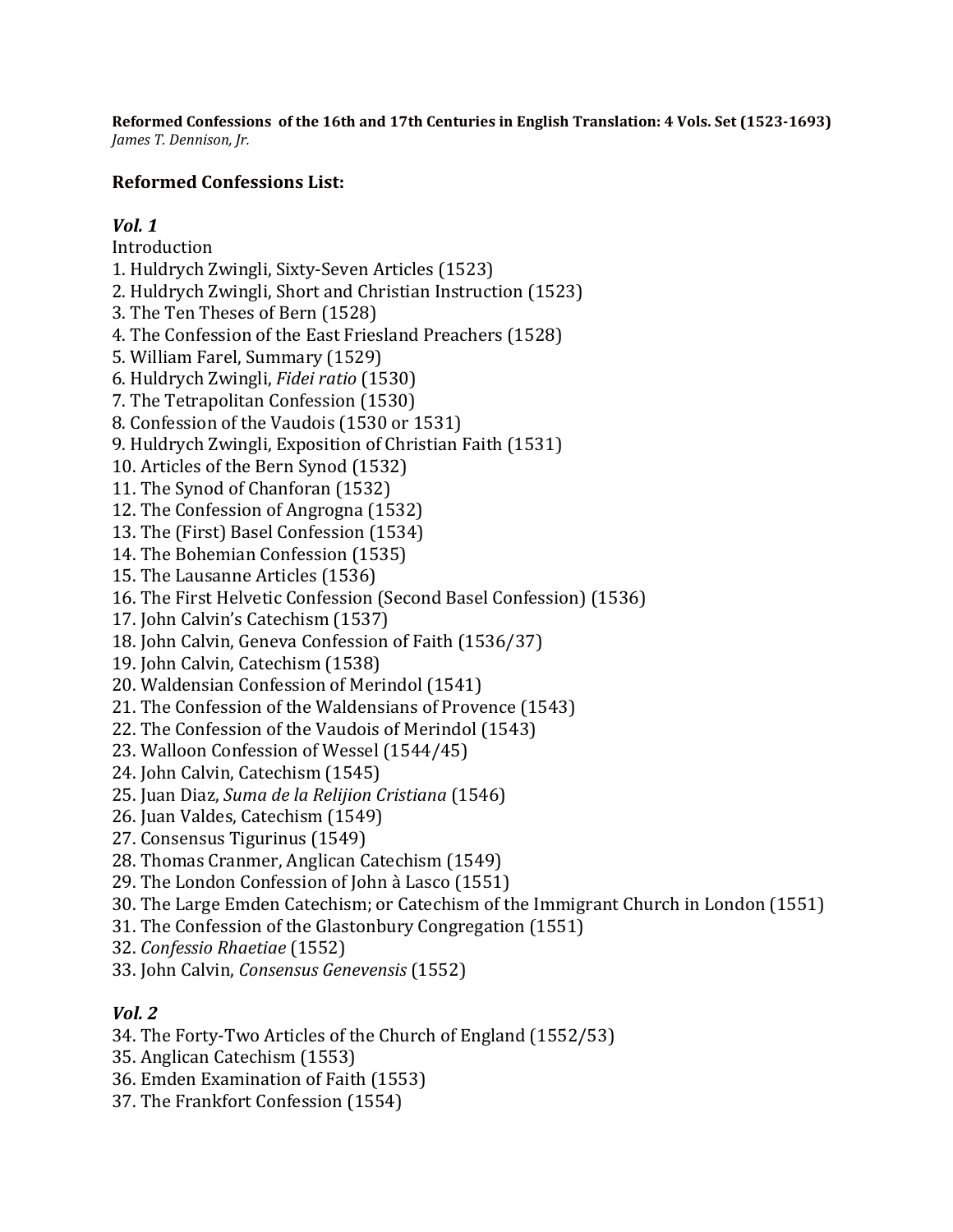38. The Emden Catechism (1554) 39. The Confession of Piotrków (1555) 40. Confession of the English Congregation at Geneva (1556) 41. Waldensian Confession of Turin (1556) 42. Confession of the Italian Church of Geneva (1558) 43. Guanabara Confession (1558) 44. Geneva Students' Confession (1559) 45. Confession of Marosvásárhley/Vásárhelyi (1559) 46. The French Confession (1559) 47. Confession of Piñczow (1559) 48. Lattanzio Ragnoni's *Formulario* (1559) 49. The Confession of Faith in the Geneva Bible (1560) 50. The Scottish Confession (1560) 51. The Waldensian Confession (1560) 52. The Prussian-Vilnian Discussion (1560) 53. Theodore Beza's Confession (1560) 54. The Confession of the Spanish Congregation of London (1560/61) 55. Waldensian Confession (1561) 56. Theodore Beza's Confession at Poissy (1561) 57. The Belgic Confession (1561) 58. The Hungarian *Confessio Catholica* (1562) 59. The Confession of Tarcal (1562) and Torda (1563) 60. The Thirty-nine Articles (1562/63) 61. The Heidelberg Catechism (1563) 62. The Synod of Enyedi (1564) 63. The Second Helvetic Confession (1566) 64. The Antwerp Confession (1566) 65. The Netherlands Confession (1566) 66. The Synod of Gönc (1566)

- 67. Synod of Torda (1566)
- 68. The Synods of Gyulafehérvár and of Marosvásárhely (1566)

## *Vol. 3*

- 69. Documents of the Debrecen Synod (1567)
- 70. The Synod at Szikszó (1568)
- 71. Confession of the Synod of Cassov (1568)
- 72. Confession of Varadiensis/Nagyvárad (1569)
- 73. Sandomierz Consensus (1570)
- 74. The Confession of the Synod of Csenger (1570)
- 75. The Confession of La Rochelle (1571)
- 76. The Bohemian Confession (1573)
- 77. The Synod of Cracow (1573)
- 78. The Bohemian Confession (1575/1609)
- 79. The Synod of Hercegszőlőski (1576)
- 80. The Confession of Frederick III (1577)
- 81. The Nassau (Dillenburger Synod) Confession (1578)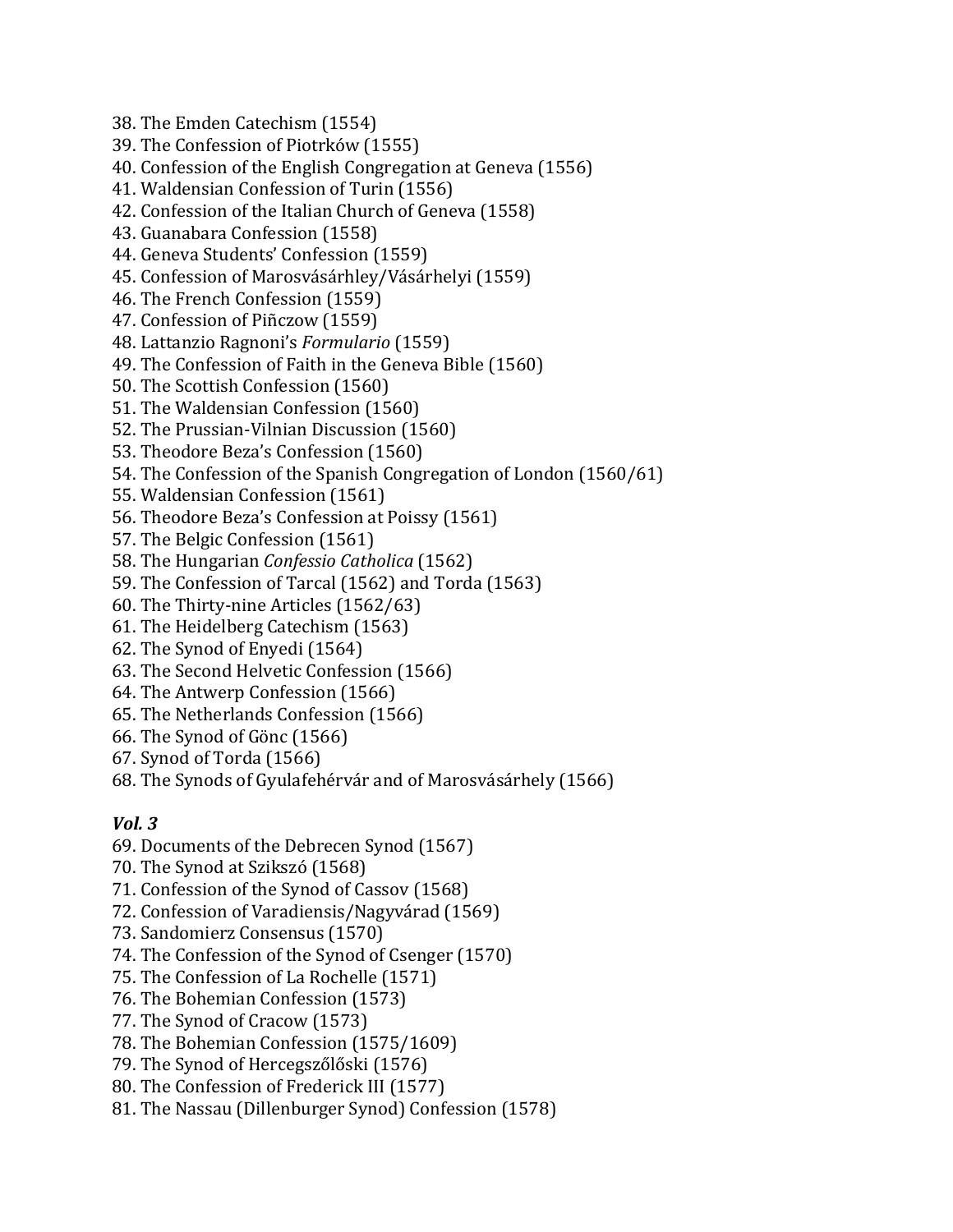82. The Synod of Piotrkow (1578) 83. Craig's Catechism (1581) 84. The King's Confession (1581) 85. The Synod of Wlodislaw (1583) 86. General Synod of Herborn (1586) 87. The Synod of Thorn (1595) 88. The Bremen Consensus (1595) 89. The Lambeth Articles (1595) 90. The Second Confession of the London-Amsterdam Church (1596) 91. The Stafforts Book (1599) *Vol.4* 92. The Points of Difference (1603) 93. Waldensian Confession (1603) 94. Confession of the Synod of Cassel (1607) 95. Hessian Catechism (1607)

96. Confession of the Heidelberg Theologians (1607)

97. The Remonstrance (1610)

98. The Counter Remonstrance (1611)

99. The Bentheim Confession (1613)

100. Confession of the Evangelical Church of Germany (1614)

101. The Confession of John Sigismund (1614)

102. The Irish Articles (1615)

103. Scottish Confession (1616)

104. Seven Articles of the Church of Leiden (1617)

105. The Cannons of Dort (1618–1619)

106. The Confession of Cyril Lukaris (1629)

107. Leipzig Colloquy (1631)

108. The London Baptist Confession (1644)

109. Brief Confession of the Westminster Assembly (1645)

110. The Colloquy of Thorn (1645)

111. The Westminster Confession of Faith (1646)

112. The London Confession (1646)

113. Benjamin Cox's Baptist Appendix (1646)

114. Westminster Larger Catechism (1647)

115. Westminster Shorter Catechism (1647)

116. The Cambridge Platform (1648)

117. The Geneva Theses (1649)

118. The Principles of Faith (1652)

119. A New Confession of Faith (1654)

120. The Midlands Confession (1655)

121. Waldensian Confession (1655)

122. The Somerset Confession (1656)

123. The Savoy Declaration (1658)

124. Waldensian Confession (1662)

125. The Formula Consensus Helvetica (1675)